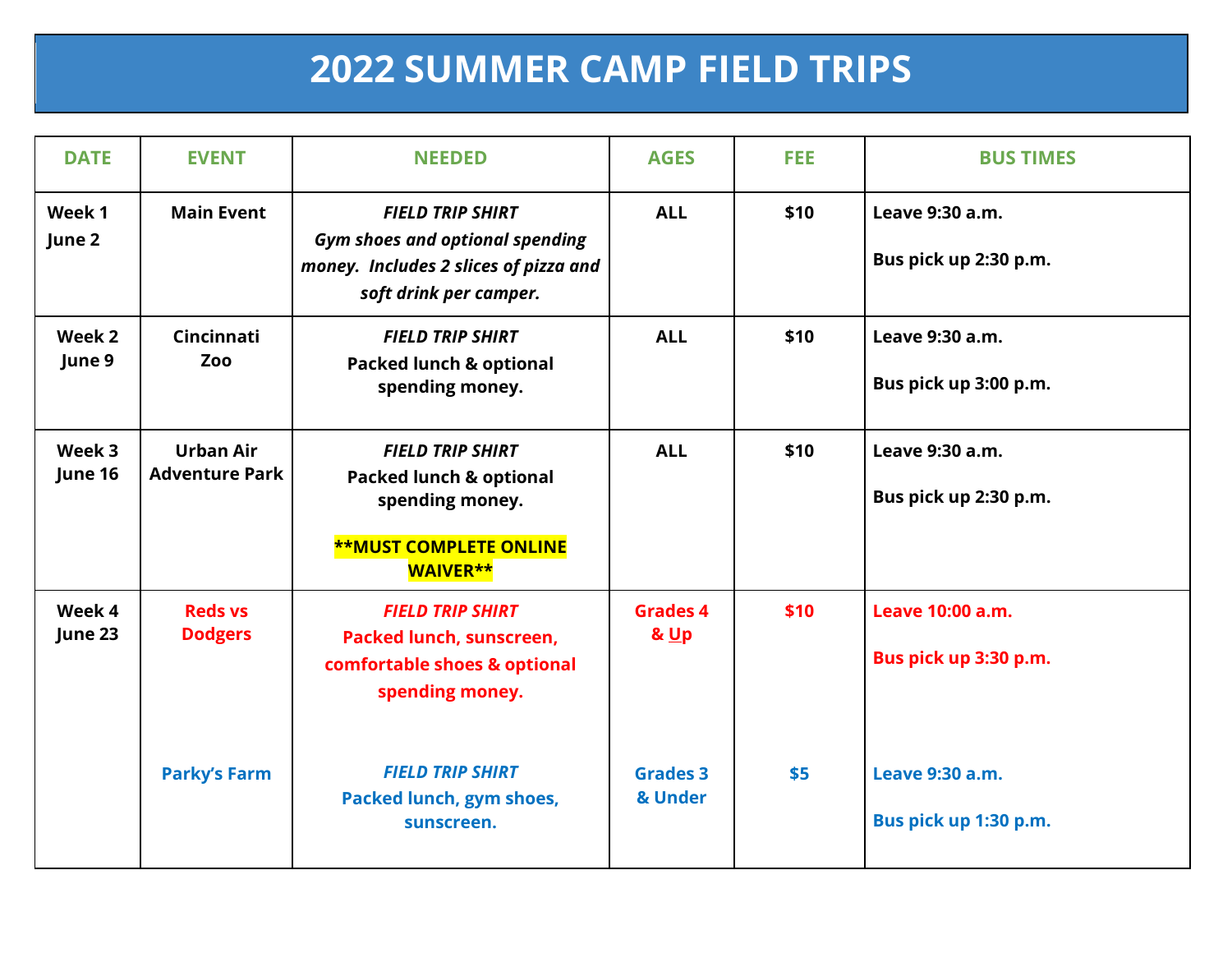| Week 5<br>June 30 | <b>BB Riverboats</b>              | <b>FIELD TRIP SHIRT</b><br><b>Packed lunch.</b>                                                                                            | <b>ALL</b>                 | \$10                                                                              | Leave 10:30 a.m.<br>Bus pick up 2:00 p.m.          |
|-------------------|-----------------------------------|--------------------------------------------------------------------------------------------------------------------------------------------|----------------------------|-----------------------------------------------------------------------------------|----------------------------------------------------|
| Week 6<br>July 7  | <b>Kings Island</b>               | <b>FIELD TRIP SHIRT</b><br>Packed lunch, sunscreen,<br>comfortable shoes & optional<br>spending money.                                     | <b>Grades 4</b><br>& Up    | \$20<br>(Unless you<br>have a season<br>pass)<br>\$10<br>(Season pass<br>holders) | Leave 9:30 a.m.<br>Bus pick up 4:00 p.m.           |
|                   | <b>Jump &amp; Jack's</b>          | <b>FIELD TRIP SHIRT</b><br><b>Gym shoes and optional spending</b><br>money. Includes 2 slices of pizza and<br>soft drink per camper.       | <b>Grades 3</b><br>& Under | \$10                                                                              | Leave 9:30 a.m.<br>Bus pick up 2:30 p.m.           |
| Week 7<br>July 14 | <b>Newport</b><br><b>Aquarium</b> | <b>FIELD TRIP SHIRT</b><br><b>Packed lunch &amp; optional</b><br>spending money                                                            | <b>ALL</b>                 | \$10                                                                              | Leave 9:30 a.m.<br>Bus pick up 3:00 p.m.           |
| Week 8<br>July 21 | <b>Coney Island</b>               | <b>FIELD TRIP SHIRT</b><br>Swimsuit, towel, sunscreen,<br>packed lunch, dry clothes to wear<br>after swimming, optional spending<br>money. | <b>ALL</b>                 | \$10                                                                              | Leave 9:30 a.m.<br>Bus pick up 3:30 p.m.           |
| Week 9<br>July 28 | <b>Movie</b><br><b>Theatre</b>    | <b>FIELD TRIP SHIRT</b><br><b>Packed lunch &amp; optional</b><br>spending money                                                            | <b>ALL</b>                 | \$10                                                                              | Leave 12:00 p.m.<br>Return to Rec Center 3:30 p.m. |